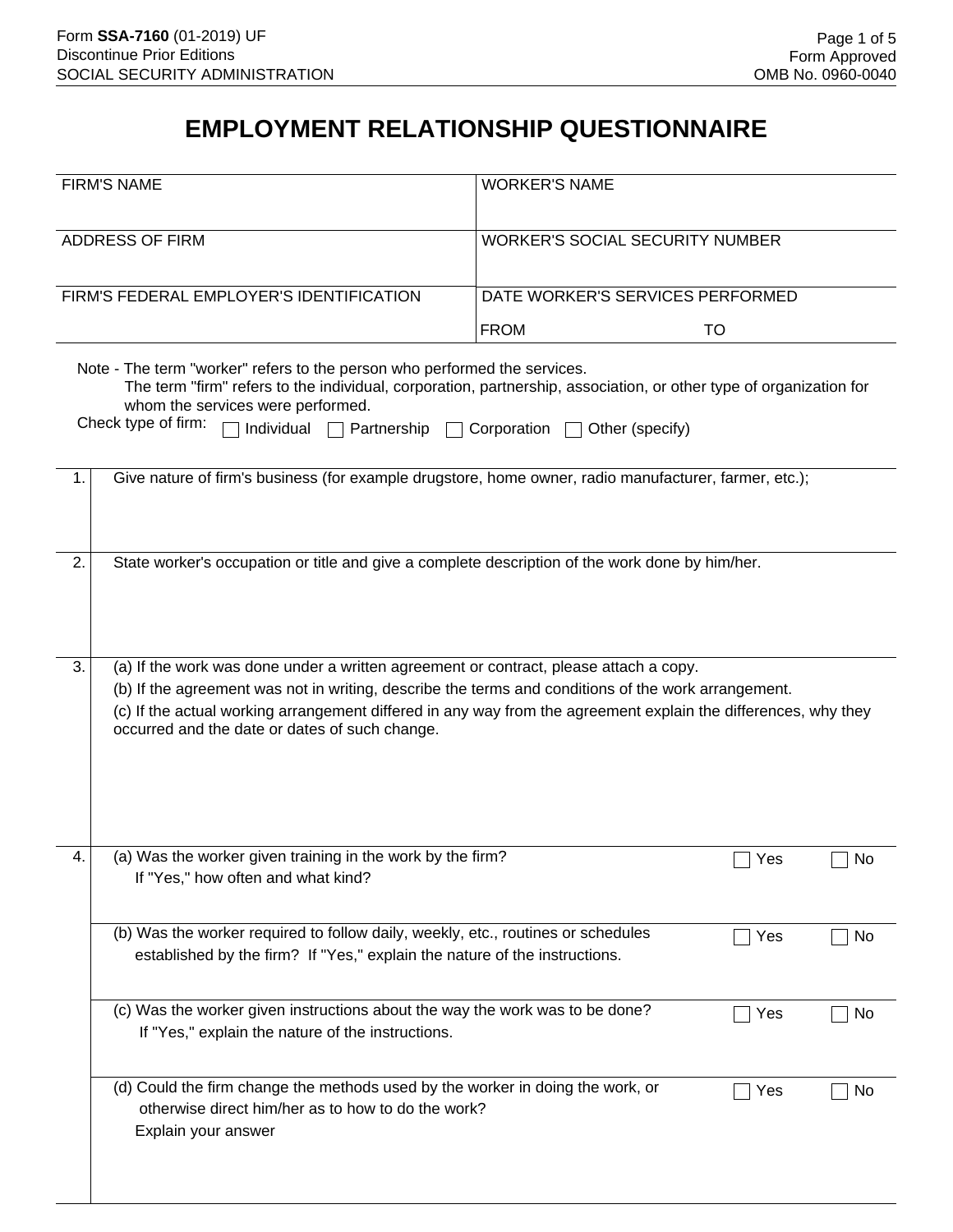|     | Form SSA-7160 (01-2019) UF                                                                                       |                        | Page 2 of 5        |
|-----|------------------------------------------------------------------------------------------------------------------|------------------------|--------------------|
| 5.  | (a) Did the firm engage the worker:<br>Full-time<br>Part-time                                                    | Particular job         | Indefinite period  |
|     | Other (please explain)                                                                                           |                        |                    |
|     | (b) Did the firm require the worker to work during fixed hours or at certain times?<br>If "Yes," explain.        | Yes                    | No                 |
| 6.  | Name the months and number of days worked in each month during this period of employment.                        |                        |                    |
|     |                                                                                                                  |                        |                    |
| 7.  | (a) State the kind and value of tools and equipment furnished by: the firm                                       |                        |                    |
|     | the worker                                                                                                       |                        |                    |
|     | (b) List any other expense connected with the work that the worker had:                                          |                        |                    |
| 8.  | Was it agreed or understood that the worker would perform the services personally?<br>If "No," explain           | Yes                    | No                 |
| 9.  | (a) Did the worker have helpers?                                                                                 | Yes                    | No                 |
|     | (b) Were the helpers hired by:                                                                                   | The worker?            | The firm?          |
|     | If hired by the workers, was the firm's consent and approval necessary?                                          | Yes                    | No                 |
|     | Who could discharge the helpers:                                                                                 | The worker?            | The firm?          |
|     | (c) Who paid the helpers:                                                                                        | The worker?            | The firm?          |
|     | If the worker paid the helpers, did the firm repay him/her?                                                      | Yes                    | No                 |
|     | (d) How much of the work did the helpers do?                                                                     |                        |                    |
| 10. | Who owned or rented the premises where the work was done?                                                        |                        |                    |
| 11. | (a) Check the type of pay worker received:<br>Salary<br>Commission                                               | Hourly<br>Wage         | Advance<br>or draw |
|     | Other (please explain)                                                                                           |                        |                    |
|     | (b) Was he/she guaranteed a minimum pay?                                                                         | Yes                    | No                 |
| 12. | Was the worker eligible for a pension, bonuses, paid vacations, sick pay, etc?<br>If "Yes," explain              | Yes                    | No                 |
| 13. | Did the firm carry workmen's compensation insurance on the worker?                                               | Yes                    | No                 |
| 14. | Yes<br>Were social security taxes deducted from amounts paid the workers?                                        | No                     | Unknown            |
| 15. | How did the worker report his/her earnings for income tax purposes?<br>Wages                                     | Self-employment income | Unknown            |
| 16. | (a) Was the worker permitted to work for others if such work would not interfere with the services for the firm? |                        |                    |
|     | If "Yes," answer (b).                                                                                            | Yes                    | No                 |
|     | (b) describe any work he/she did for others:                                                                     |                        |                    |
|     |                                                                                                                  |                        |                    |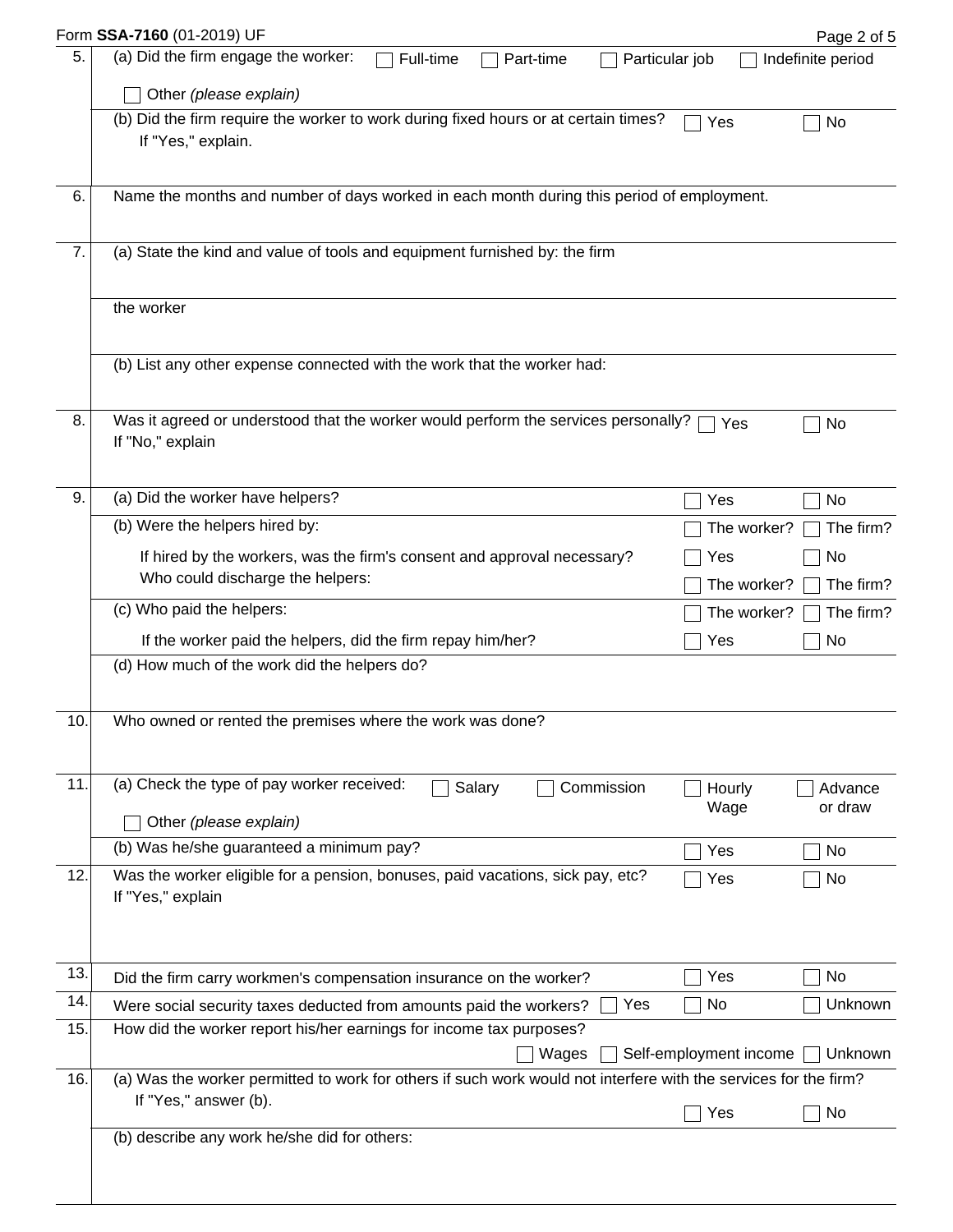|     | Form SSA-7160 (01-2019) UF                                                                                                                                   |             | Page 3 of 5      |
|-----|--------------------------------------------------------------------------------------------------------------------------------------------------------------|-------------|------------------|
| 17. | (a) Could the firm discharge the worker at any time?                                                                                                         | Yes         | No               |
|     | (b) Could the worker quit at any time?                                                                                                                       | Yes         | No               |
|     | (c) Would liability be incurred if the worker quit or was                                                                                                    | Yes         | No               |
|     | discharged before the job was completed? If "Yes," explain                                                                                                   |             |                  |
|     |                                                                                                                                                              |             |                  |
|     |                                                                                                                                                              |             |                  |
|     |                                                                                                                                                              |             |                  |
| 18. | His/her own business name?<br>(a) Did the worker work under:                                                                                                 |             | The firm's name? |
|     | (b) Did the worker advertise or maintain a business listing in the telephone directory?                                                                      |             | No<br>Yes        |
|     | (c) Did the worker hold himself/herself out to the public as available to do work of this nature?                                                            |             | No<br>Yes        |
|     | Of any other nature? If "Yes," explain                                                                                                                       |             |                  |
|     |                                                                                                                                                              |             |                  |
|     |                                                                                                                                                              |             |                  |
|     |                                                                                                                                                              |             |                  |
|     | (d) Did the worker have a shop or office of his/her own? If "Yes," where?                                                                                    | Yes         | No               |
|     |                                                                                                                                                              |             |                  |
|     |                                                                                                                                                              |             |                  |
|     | (e) Was a license or certificate needed for the work? If "Yes," what kind?                                                                                   | Yes         | No               |
|     |                                                                                                                                                              |             |                  |
|     |                                                                                                                                                              |             |                  |
| 19. | Please explain in detail why you believe the worker was an employee of the firm or was an independent                                                        |             |                  |
|     | contractor.                                                                                                                                                  |             |                  |
|     |                                                                                                                                                              |             |                  |
|     |                                                                                                                                                              |             |                  |
|     |                                                                                                                                                              |             |                  |
|     |                                                                                                                                                              |             |                  |
|     |                                                                                                                                                              |             |                  |
|     |                                                                                                                                                              |             |                  |
|     |                                                                                                                                                              |             |                  |
|     |                                                                                                                                                              |             |                  |
| 20. | Has any other governmental agency ruled on the status of services performed by the worker or another person                                                  |             |                  |
|     | performing the same or similar services?                                                                                                                     | Yes         | <b>No</b>        |
| 21. | ANSWER NO. 21 ONLY IF WORKER WAS AN AGENT-DRIVER OR COMMISSION-DRIVER                                                                                        |             |                  |
|     | (a) List the products and/or services distributed (for example, bakery products, laundry services):                                                          |             |                  |
|     |                                                                                                                                                              |             |                  |
|     |                                                                                                                                                              |             |                  |
|     |                                                                                                                                                              |             |                  |
|     | (b) If the worker distributed more than one product or service, which was considered the principal or main                                                   |             |                  |
|     | product?<br>Explain                                                                                                                                          |             |                  |
|     |                                                                                                                                                              |             |                  |
|     |                                                                                                                                                              |             |                  |
|     |                                                                                                                                                              |             |                  |
|     | Customers or routes designated by the firm?<br>(c) Did the worker serve:                                                                                     | The worker? | <b>Both</b>      |
| 22. | ANSWER NOS. 22 AND 23 ONLY IF THE WORKER WAS A LIFE INSURANCE SALESMAN<br>Did the worker devote his/her entire or principal working time to the sale of life |             |                  |
|     | or annuity contracts for the firm?                                                                                                                           | Yes         | No               |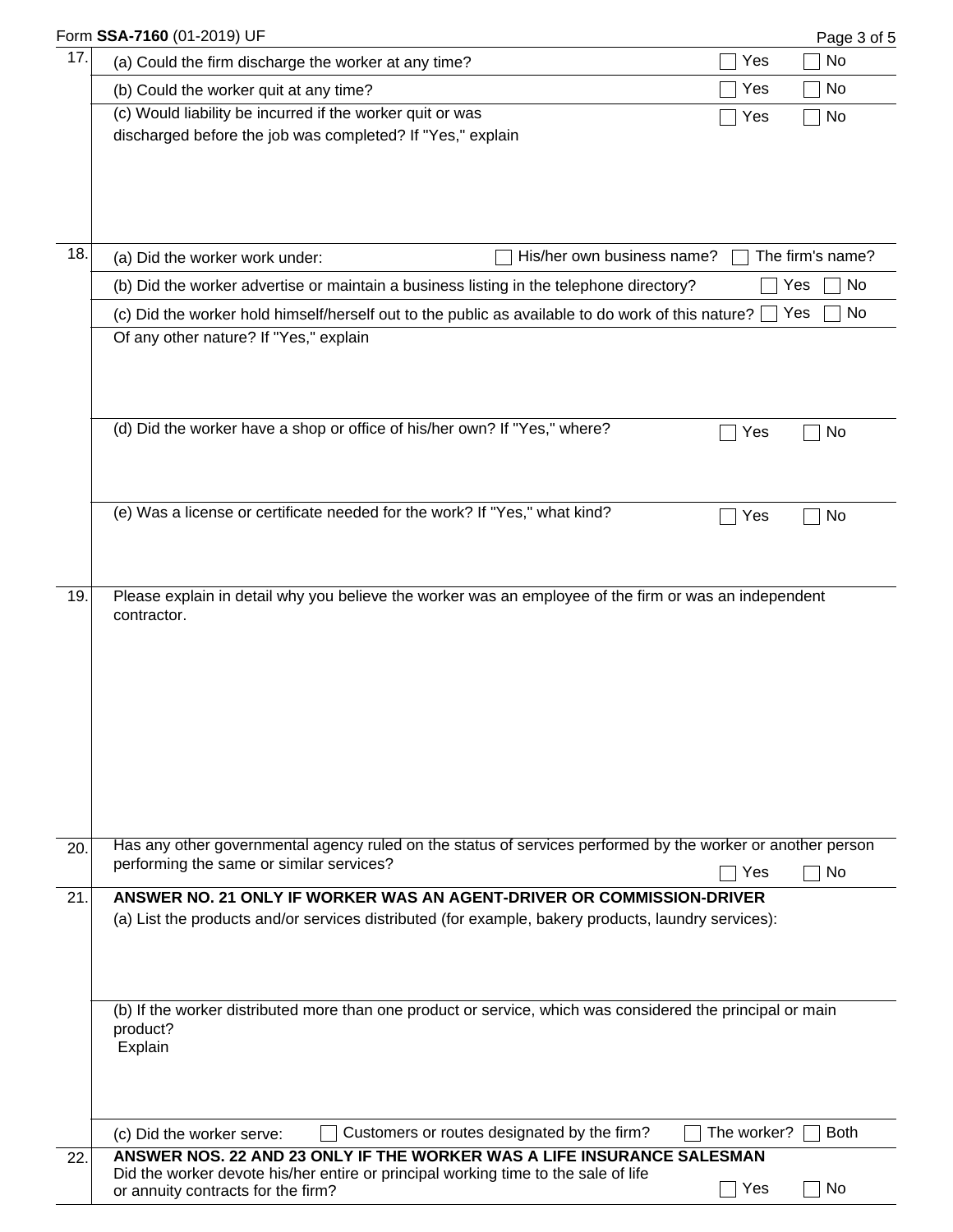|                   | Form SSA-7160 (01-2019) UF                                                                                                                                                      |           | Page 4 of 5   |  |
|-------------------|---------------------------------------------------------------------------------------------------------------------------------------------------------------------------------|-----------|---------------|--|
| 23.               | (a) Under the terms of the original contact, was it agreed that the worker would work:<br>Other (please explain)                                                                | Full-time | Part-time     |  |
|                   | (b) Were these terms of the contract ever changed?<br>If "Yes," give the date and explain the changes                                                                           | Yes       | No            |  |
|                   | (c) Were the changes agreed upon by both the firm and the worker?                                                                                                               | Yes       | No            |  |
| $\overline{24}$ . | ANSWER NO. 24 ONLY IF THE WORKER WAS A HOME WORKER<br>(a) Who furnished materials or goods used by the worker?                                                                  | Worker    | Firm          |  |
|                   | Was the worker furnished a pattern of given instructions to follow in making<br>the product?<br>Explain                                                                         | Yes       | No            |  |
|                   | (b) Was the worker required to return the finished product either to the firm<br>or to someone designated by the firm?                                                          | Yes       | No            |  |
| 25.               | ANSWER NOS. 25, 26, 27, AND 28 ONLY IF THE WORKER WAS A TRAVELING OR CITY SALESMAN                                                                                              |           |               |  |
|                   | Did the worker have an exclusive territory?                                                                                                                                     | Yes       | No            |  |
|                   | Did the firm specify when and how often to work the territory?<br>If "Yes," explain                                                                                             | Yes       | No            |  |
| $\overline{26}$ . | (a) What percent of his/her total sales for the firm were made to wholesalers, retailers,<br>contractors, or operators of hotels, restaurants, or other similar establishments? |           | %             |  |
|                   |                                                                                                                                                                                 |           | $\%$          |  |
|                   | What percent of his/her total working time was spent in making such sales?                                                                                                      |           |               |  |
|                   | (b) What percent of his/her working time for the firm was spent in selling to organizations<br>other than those specified in (a), such as manufacturers, schools, churches?     |           | $\frac{0}{0}$ |  |
| $\overline{27}$ . | What was the approximate number of hours worked per day for the firm?                                                                                                           | Hours     |               |  |
| $\overline{28}$ . | Was the worker required to forward the orders to the firm?                                                                                                                      | Yes       | No            |  |
|                   | $DTMADIC,$ (This anges may be used for additional evaluation)                                                                                                                   |           |               |  |

REMARKS: (This space may be used for additional explanation)

**I CERTIFY that all copies of contracts and all statements submitted herewith are true, correct, and complete to the best of my knowledge and belief.**

| SIGNATURE      | <b>TITLE</b> |             |
|----------------|--------------|-------------|
| <b>ADDRESS</b> |              | <b>DATE</b> |